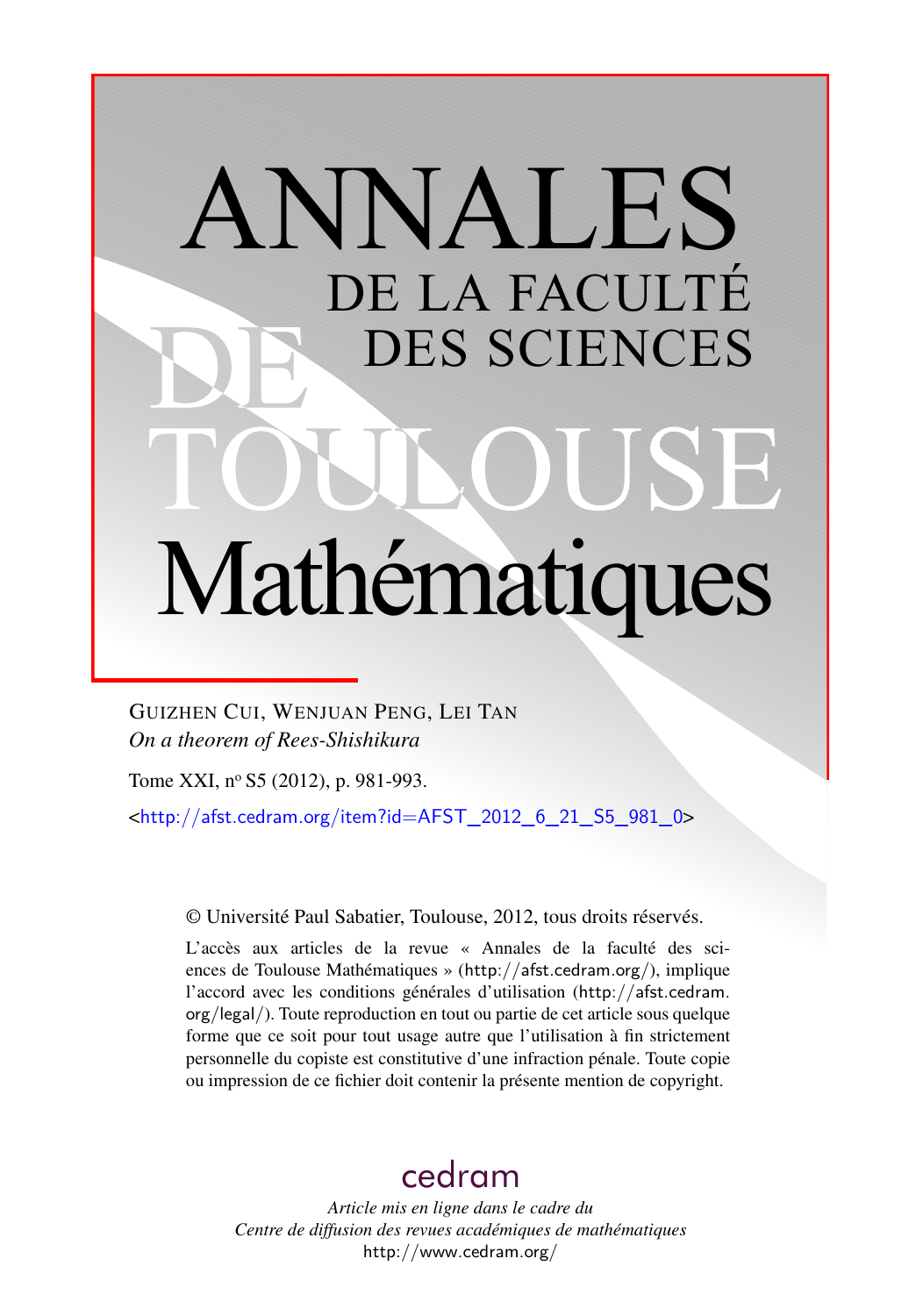GUIZHEN CUI<sup>(1)</sup>, WENJUAN PENG<sup>(2)</sup> AND LEI TAN<sup>(3)</sup>

ABSTRACT. — Rees-Shishikura's theorem plays an important role in the study of matings of polynomials. It promotes Thurston's combinatorial equivalence into a semi-conjugacy. In this work we restate and reprove Rees-Shishikura's theorem in a more general form, which can then be applied to a wider class of postcritically finite branched coverings. We provide an application of the restated theorem.

 $R$ ÉSUMÉ. — Le théorème de Rees-Shishikura joue un rôle important dans l'étude des accouplements de polynômes. Il permet d'obtenir une semiconjugaison `a partir d'une equivalence combinatoire de Thurston. Dans ce travail, nous reformulons et redémontrons ce théorème dans un cadre plus général. Cette nouvelle version du théorème est applicable à une classe plus large de revêtements ramifiés postcritiquement finis. Nous en fournissons un exemple à la fin de notre article.

# 1. Introduction

Consider the mating of two polynomials (refer to [4, 10, 11, 12] for the definitions of mating). M. Rees and M. Shishikura [10, 11] proved that if the formal mating of two postcritically finite polynomials is Thurston equivalent to a rational map, then the topological mating is conjugate to the rational map. The main step of the proof is to show the existence of a semi-conjugacy

<sup>(1)</sup> Academy of Mathematics and Systems Science, Chinese Academy of Sciences, Beijing 100190, P. R. China.

gzcui@math.ac.cn

<sup>(2)</sup> Academy of Mathematics and Systems Science, Chinese Academy of Sciences, Beijing 100190, P. R. China.

wenjpeng@amss.ac.cn

 $(3)$  Département de Mathématiques Université d'Angers, Angers, 49045 France. tanlei@math.univ-angers.fr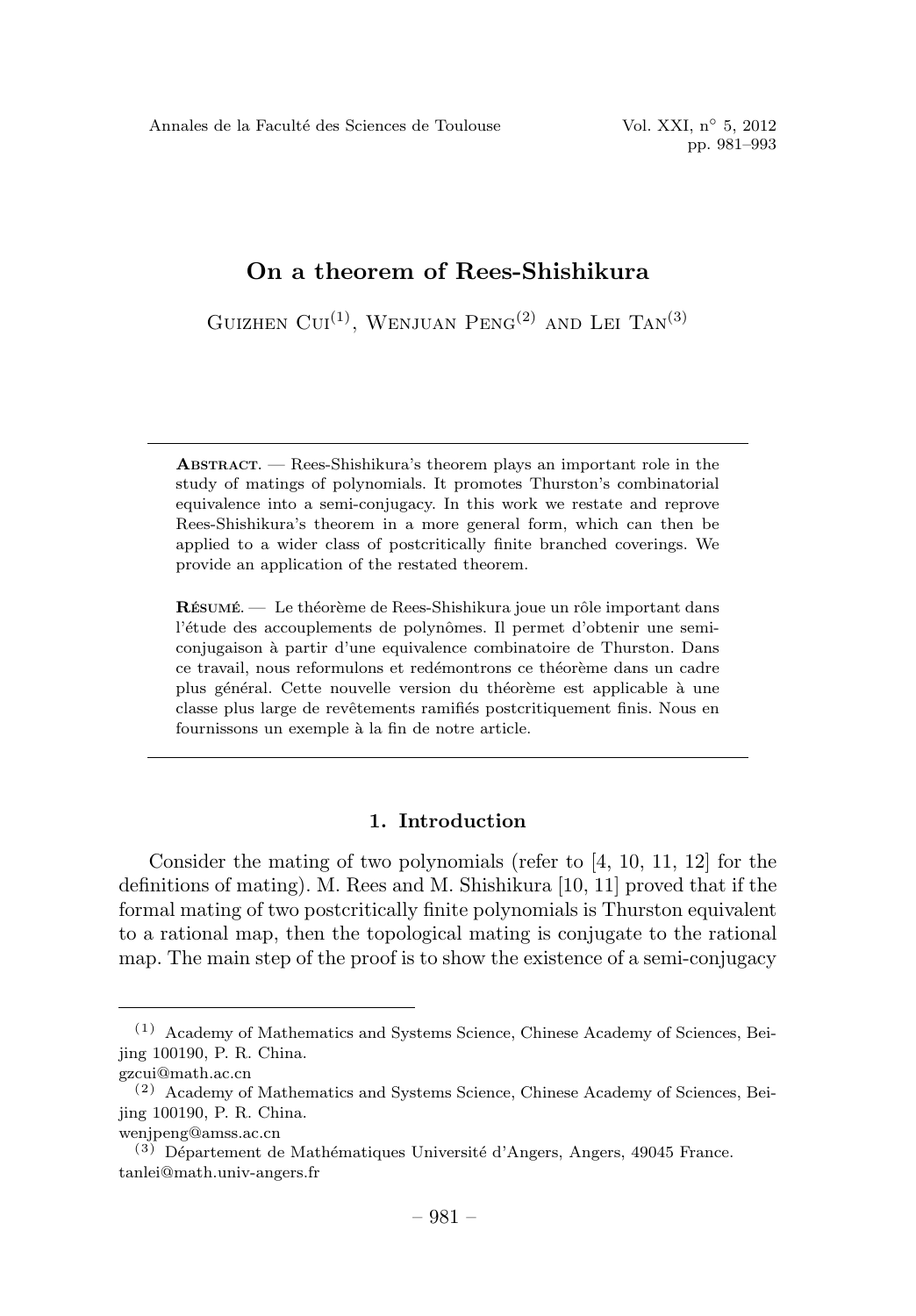from the formal mating to the rational map (refer to Theorem 2.1 in [11] and the theorem below).

THEOREM A. — Suppose that the degenerate mating  $F' = (f_1 \perp \perp f_2)'$  of polynomials  $f_1$  and  $f_2$  is Thurston equivalent to a rational map R mapping from the Riemann sphere  $\mathbb C$  onto itself. Then there exists a continuous map  $h: \mathbb{C} \to \mathbb{C}$ , satisfying that

(i) the following diagram commutes:

$$
\begin{array}{ccc}\n\widehat{\mathbb{C}} & \xrightarrow{F} & \widehat{\mathbb{C}} \\
h \downarrow & & \downarrow h \\
\widehat{\mathbb{C}} & \xrightarrow{R} & \widehat{\mathbb{C}},\n\end{array}
$$

where  $F = f_1 \perp f_2$  is the formal mating;  $(ii)$  h is a uniform limit of orientation preserving homeomorphisms; (iii) h is conformal in  $\mathrm{int}K_{f_1} \sqcup \mathrm{int}K_{f_2}$  onto  $\mathbb{C} \setminus J_R$  and  $h^{-1}(\mathbb{C} \setminus J_R) =$  $\int \inf K_{f_1} \sqcup \int \inf K_{f_2}$ , where  $\int \inf K_{f_i}$  are the interior of the filled-in Julia sets of  $f_i$  for  $i = 1, 2$  and  $J_R$  is the Julia set of R.

M. Rees ([10]) proved that there exists a semi-conjugacy from a general postcritically finite branched covering to a rational map if it is Thurston equivalent to the rational map by a pair of homeomorphisms  $(\phi_0, \phi_1)$  and  $\phi_0 = \phi_1$  near the critical cycles. In fact, the pull-back sequence  $\{\phi_n\}$  (see the definition below) of the Thurston equivalence converges uniformly to the semi-conjugacy.

In the proof of Theorem A, under the property that the degenerate mating  $F'$  is holomorphic in a neighborhood of the critical cycles, M. Shishikura modified the original Thurston equivalence  $(\theta_0, \theta_1)$  so that  $\theta_0 = \theta_1$  near the critical cycles by using Dehn twist near those points.

In this note, we will show that if the Thurston equivalence  $(\phi_0, \phi_1)$  satisfies that  $\phi_0$  is a local conjugacy near the critical cycles, then the pullback sequence  $\{\phi_n\}$  of the Thurston equivalence converges uniformly to the semi-conjugacy. Under the assumption that a postcritically finite branched covering is Thurston equivalent to a rational map, when the branched covering is holomorphic in a neighborhood of the critical cycles, then it is easy to show that there exists a Thurston equivalence  $(\phi_0, \phi_1)$  such that  $\phi_0$  is a local conjugacy near the critical cycles. Note that in this case  $\phi_0$  needs not coincide with  $\phi_1$  near the critical cycles and we do not need Dehn twist as constructed in [11].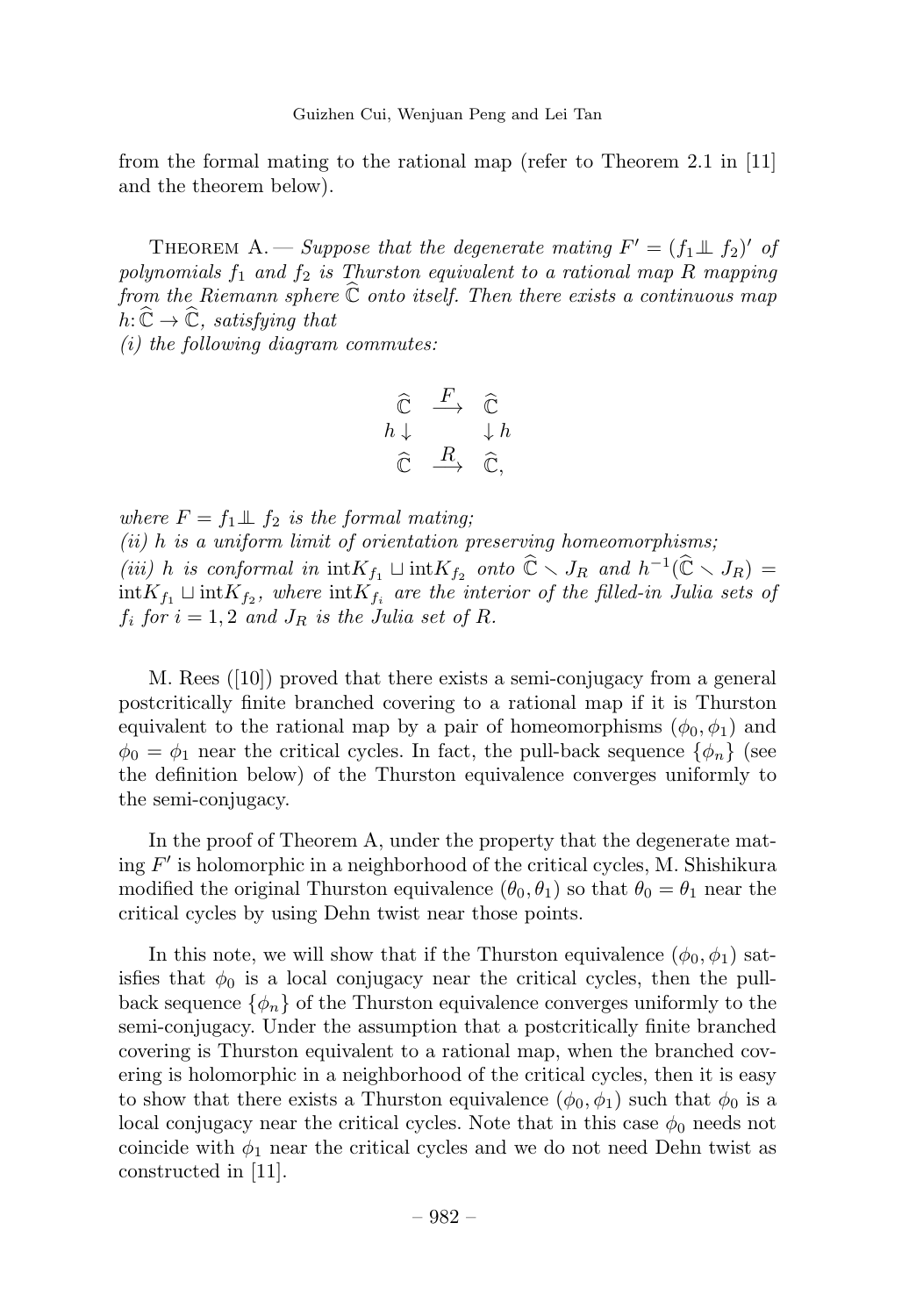**Statements:** Let  $F$  be a branched covering of the Riemann sphere  $\mathbb{C}$ . We always assume deg  $F \geq 2$  in this paper. Denote by  $\Omega_F$  the set of critical points of  $F$ . The *postcritical set* of  $F$  is defined by

$$
\mathcal{P}_F = \overline{\bigcup_{n\geqslant 0} F^n(\Omega_F)}.
$$

The map F is called *postcritically finite* if  $\mathcal{P}_F$  is a finite set. Let f be a rational map. We denote by  $\mathcal{F}_f$  and  $\mathcal{J}_f$  the Fatou set and Julia set of f respectively.

Two postcritically finite branched coverings  $F$  and  $G$  are called Thurston equivalent through a pair of orientation preserving homeomorphisms  $(\phi_0, \phi_1)$ :  $\widehat{\mathbb{C}} \to \widehat{\mathbb{C}}$  if  $\phi_1$  is isotopic to  $\phi_0$  rel  $\mathcal{P}_F$  and  $\phi_0 \circ F \circ \phi_1^{-1} = G$ . The *pull-back* sequence  $\{\phi_n\}_{n\geq 1}$  of the Thurston equivalence means that  $\{\phi_n\}$  is a sequence of homeomorphisms of  $\mathbb C$  such that  $\phi_{n+1}$  is isotopic to  $\phi_n$  rel  $\mathcal P_F$ and  $\phi_n \circ F = G \circ \phi_{n+1}$ .

A *continuum* is a connected compact subset of  $\mathbb{C}$ .

THEOREM 1.1.  $-\text{Let } F : \mathbb{C} \to \mathbb{C}$  be a postcritically finite branched covering. Suppose that  $F$  is Thurston equivalent to a rational map  $f$  through a pair of homeomorphisms  $(\phi_0, \phi_1)$  such that  $\phi_0 \circ F = f \circ \phi_0$  in a neighborhood of the critical cycles of F. Let  $\{\phi_n\}$   $(n \geq 1)$  be a sequence of homeomorphisms of  $\mathbb C$  such that  $\phi_n \circ F = f \circ \phi_{n+1}$  and  $\phi_{n+1}$  is isotopic to  $\phi_n$  rel  $\mathcal P_F$ . Then  $\{\phi_n\}$  converges uniformly to a continuous onto map  $h: \mathbb{C} \to \mathbb{C}$  as  $n \to \infty$ . Moreover,

(1)  $h \circ F = f \circ h$ .

(2)  $h^{-1}(w)$  is a single point for  $w \in \mathcal{F}_f$  and a full continuum for  $w \in \mathcal{J}_f$ . (3) For points  $x, y \in \mathbb{C}$  with  $f(x) = y$ ,  $h^{-1}(x)$  is a connected component of  $F^{-1}(h^{-1}(y))$  and  $F(h^{-1}(x)) = h^{-1}(y)$ . Moreover, the degree of the map  $F : h^{-1}(x) \to h^{-1}(y)$  is equal to  $\deg_x f$ ; precisely speaking, for any  $w \in h^{-1}(y)$ ,

$$
\sum_{z \in F^{-1}(w) \cap h^{-1}(x)} \deg_z F = \deg_x f,
$$

where  $\deg_x f, \deg_z F$  are the local degrees of f, F at x, z respectively. (4)  $h^{-1}(E)$  is a continuum if  $E \subset \widehat{\mathbb{C}}$  is a continuum. (5)  $h(F^{-1}(E)) = f^{-1}(h(E))$  for any  $E \subset \mathbb{C}$ . (6)  $F^{-1}(\widehat{E}) = F^{-1}(E)$  for any  $E \subset \widehat{\mathbb{C}}$ , where  $\widehat{E} = h^{-1}(h(E)).$ 

COROLLARY 1.2.  $-\text{Let } F : \mathbb{C} \to \mathbb{C}$  be a postcritically finite branched covering which is holomorphic in a neighborhood of the critical cycles. Suppose that F is Thurston equivalent to a rational map f through a pair of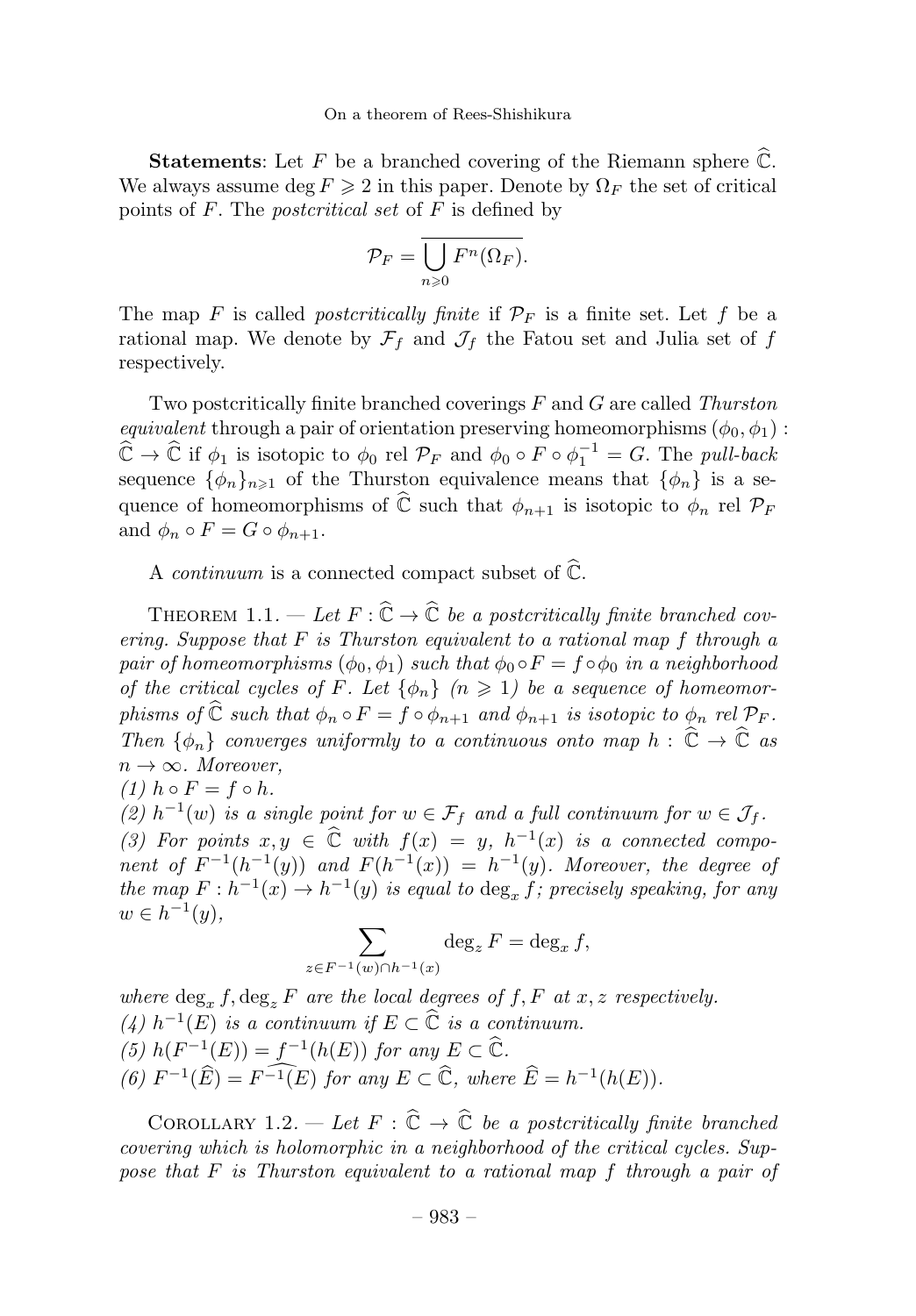homeomorphisms  $(\phi_0, \phi_1)$ . Then there exists a semi-conjugacy h from F to f in the homotopy class of  $\phi_0$  such that it satisfies the above conditions  $(1)-(6).$ 

As in [10, 11], the main idea of the proof is that the rational map  $f$  is expanding under the orbifold metric. The only new observation is that the homotopic length of the isotopy for any point is bounded if  $\phi_0 \circ F = f \circ \phi_0$ near critical cycles.

Points (4)-(6) are also new but they are not difficult to prove. They are applied in our work [3].

# 2. Homotopic length of the isotopy

In this section we assume that the reader is familiar with the theory of orbifolds.

Let f be a postcritically finite rational map of  $\mathbb{C}$ . Denote by  $\rho(z)|dz|$ the orbifold metric of  $f([5])$ . Then  $||f'|| > 1$  on  $\mathbb{C} \backslash \mathcal{P}_f$  with respect to the orbifold metric  $\rho(z)|dz|$ , and on any compact subset  $E \subset \mathbb{C}\backslash \mathcal{P}_f$ , there is a constant  $\lambda \geq 1$  such that  $||f'|| > \lambda$ . Define the *homotopic length* of a path  $\alpha : [0,1] \to \mathbb{C} \backslash \mathcal{P}_f$  by

$$
h\text{-length}(\alpha) = \inf\{\text{length of } \alpha' \text{ with metric } \rho\},\
$$

where the infimum is taken over all the paths  $\alpha'$  from  $\alpha(0)$  to  $\alpha(1)$  and homotopic to  $\alpha$  in  $\mathbb{C}\backslash \mathcal{P}_f$ .

Let  $F : \mathbb{C} \to \mathbb{C}$  be a postcritically finite branched covering. Suppose that  $F$  is Thurston equivalent to a rational map f via a pair of homeomorphisms  $(\phi_0, \phi_1)$ , i.e.,  $\phi_0 \circ F = f \circ \phi_1$ , and  $\phi_1$  is isotopic to  $\phi_0$  rel  $\mathcal{P}_F$ , that is, there is a continuous map  $H_0: \mathbb{C} \times [0, 1] \to \mathbb{C}$  such that  $H_0(\cdot, 0) = \phi_0, H_0(\cdot, 1) = \phi_1$ ,  $H_0(\cdot, t)$  is a homeomorphism for any  $t \in (0, 1)$  and  $H_0(z, t) = \phi_0(z)$  for  $z \in \mathcal{P}_F, t \in [0,1].$ 

LEMMA 2.1. — If  $\phi_0 \circ F = f \circ \phi_0$  in a neighborhood of the critical cycles of F, then the homotopic length of  $\{H_0(z,t), 0 \leq t \leq 1\}$  is bounded by a constant  $M < \infty$  for any point  $z \in \mathbb{C} \backslash \mathcal{P}_F$ .

*Proof.* — We only need to show that the homotopic length of  $\gamma$ :  ${H_0(z,t), 0 \le t \le 1}$  is bounded in a neighborhood of each critical cycle of f. Let x be a point in a critical cycle of f. Define the winding angle of the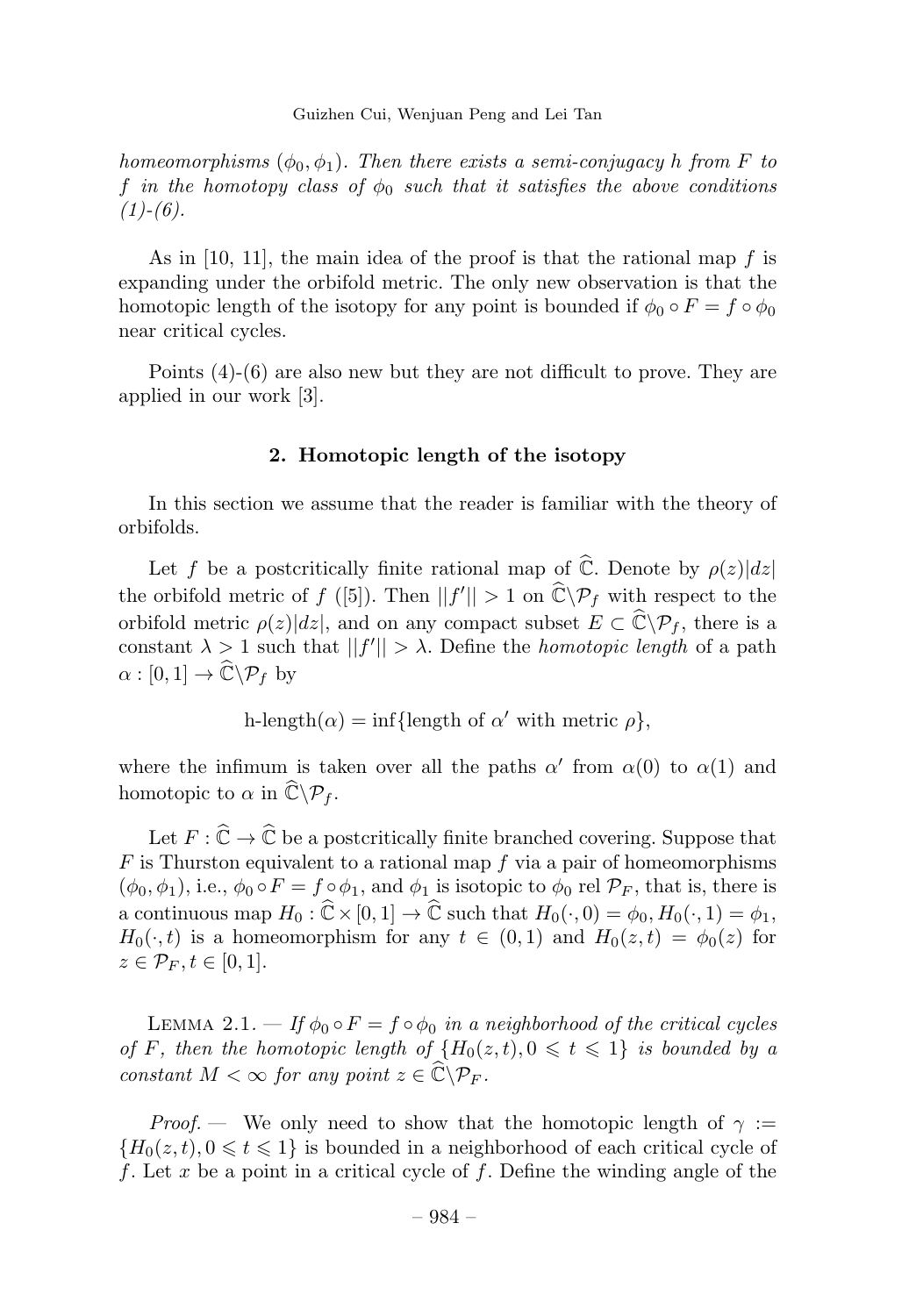path  $\gamma$  around the point x by:

$$
w_x(\gamma) = \frac{1}{2\pi i} \int_{\zeta \in B(\gamma)} \frac{d\zeta}{\zeta},
$$

where B is the Böttcher map and  $\zeta$  is Böttcher's coordinate of f at the point x. It is continuous. On the other hand, since  $\phi_0 \circ F = f \circ \phi_0$  in a neighborhood of the critical cycles of F, we have  $\phi_1 \circ \phi_0^{-1}$  is a rotation in Böttcher's coordinates of f at the point x, with angles  $2k\pi/d$ , where k is an integer and  $d = \deg_x f$ . Thus  $w_x(\gamma) \equiv k/d \pmod{1}$ . It follows that  $w_x(\gamma)$  is a constant in a neighborhood of  $x$ . This implies that the homotopic length of  $\gamma$  is bounded in a neighborhood of the point x.

LEMMA 2.2. — If  $\phi_0 \circ F = f \circ \phi_0$  in a neighborhood of the critical cycles of F, then the pull-back sequence  $\{\phi_n\}$  converges uniformly to a continuous onto map  $h: \mathbb{C} \to \mathbb{C}$  as  $n \to \infty$ .

*Proof.* — By lifting the map  $H_0$ , for each  $n \geq 1$ , we get a continuous map  $H_n : \mathbb{C} \times [0,1] \to \mathbb{C}$  satisfying that  $H_n(\cdot,t)$  is a homeomorphism for any  $t \in [0,1], H_n(\cdot, 0) = \phi_n, H_n(\cdot, 1) = \phi_{n+1}, H_n(z, t) = \phi_n(z)$  for  $z \in \mathcal{P}_F, t \in$ [0, 1] and  $H_n(F(z), t) = f(H_{n+1}(z, t))$  for  $z \in \mathbb{C}, t \in [0, 1]$ .

Let U be an open set containing critical cycles of F such that  $\phi_0 \circ F =$  $f \circ \phi_0$  in  $U, F(\overline{U}) \subset U$  and every component of U contains exactly one point in the critical cycles of F.

CLAIM. — For each  $n \geqslant 1$ ,  $\phi_n \circ \phi_0^{-1}$  is a rotation in Böttcher coordinates of the critical cycles of f.

*Proof.* — Let x be a point in a critical cycle of f. By Böttcher's Theorem, there is a Jordan domain  $U_x \subset \phi_0(U)$ ,  $x \in U_x$  and a conformal map  $u_x$ :  $U_x \to D_x = \{z \in \mathbb{C} : |z| < r_x < 1\}$  such that  $f(U_x)$  is compactly contained in  $U_{f(x)}$  (denote by  $f(U_x) \subset U_{f(x)}$ ),  $u_x(x) = 0$  and

$$
u_{f(x)} \circ F \circ u_x^{-1}(z) = z^{d_x},
$$

where  $d_x = \deg_x f$ . In fact  $u_x$  is the Böttcher's coordinate of f at the cycle through the point  $x$ .

Fix  $n \geq 1$ . We may assume that  $f^{n}(U_x) \subset \subset U_{f^{n}(x)}$  and  $\phi_n \phi_0^{-1}(U_x) \subset \subset$  $U_x$ . Since  $\phi_0 \circ F = f \circ \phi_0$  in a neighborhood of the critical cycles of F and  $\phi_0 \circ F^n = f^n \circ \phi_n$  on  $\hat{\mathbb{C}}$ , we have the following commutative diagrams.

$$
D_x \xrightarrow{\mu_x} \phi_n(\phi_0^{-1}(U_x)) \xleftarrow{\phi_n} \phi_0^{-1}(U_x) \xrightarrow{\phi_0} U_x \xrightarrow{u_x} D_x
$$
  
\n
$$
P \downarrow \qquad f^n \downarrow \qquad F^n \downarrow \qquad f^n \downarrow \qquad P
$$
  
\n
$$
D_{f^n(x)} \xleftarrow{u_{f^n(x)}} U_{f^n(x)} \xleftarrow{\phi_0} \phi_0^{-1}(U_{f^n(x)}) \xrightarrow{\phi_0} U_{f^n(x)} \xrightarrow{u_{f^n(x)}} D_{f^n(x)},
$$

– 985 –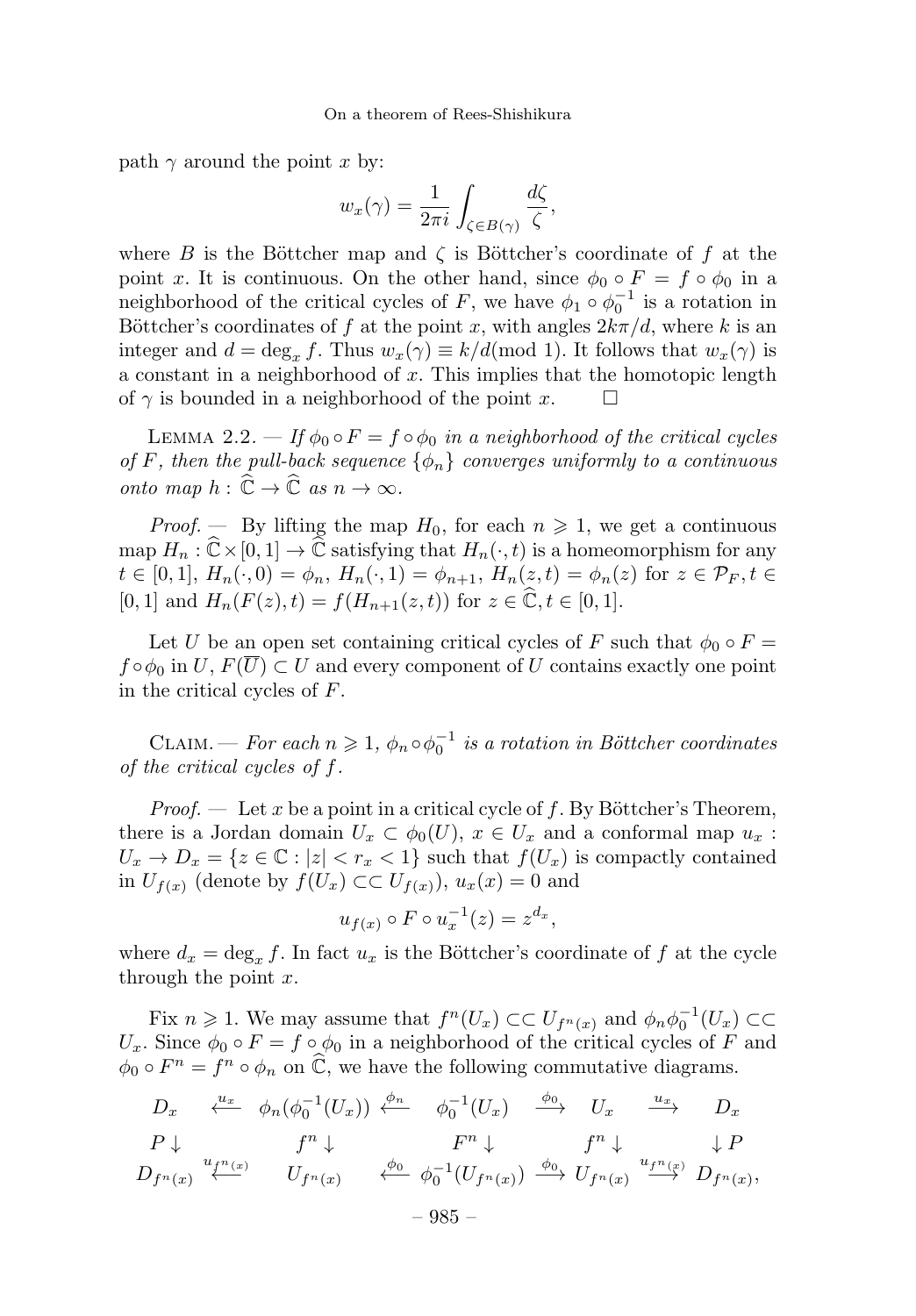where  $P(z) = z^{d_x d_{f(x)} \cdots d_{f^n(x)}}$ . It follows easily that  $\phi_n \circ \phi_0^{-1}$  is a rotation in Böttcher coordinates of the critical cycles of  $f$ .  $\Box$ 

By the claim, we may take a compact subset  $E \subset \mathbb{C} \backslash \mathcal{P}_f$  such that  $\mathbb{C}\backslash\phi_n(U) \subset E$  for all  $n \geqslant 0$ . Then there exists a constant  $\lambda > 1$  such that  $||f'|| > \lambda$  on E. Let  $d(\cdot, \cdot)$  denote the spherical metric of  $\mathbb{C}$ .

Fix  $n \geq 1$ .

If  $z \in \mathbb{C} \backslash F^{-n}(U \cup \mathcal{P}_F)$ , then the path  ${H_n(z,t), 0 \leq t \leq 1} \subset \widehat{\mathbb{C}} \setminus (\phi_n(F^{-n}(U)) \cup \mathcal{P}_f) \subset \widehat{\mathbb{C}} \setminus (\phi_n(U) \cup \mathcal{P}_f) \subset E.$ Thus  $F(z) \in \mathbb{C} \backslash F^{-(n-1)}(U \cup \mathcal{P}_F)$  and

$$
\begin{array}{rcl}\n\text{h-length}(\{H_n(z,t), 0 \leqslant t \leqslant 1\}) & \leqslant & \frac{1}{\lambda}\text{h-length}\big(f(\{H_n(z,t), 0 \leqslant t \leqslant 1\})\big) \\
& = & \frac{1}{\lambda}\text{h-length}(\{H_{n-1}(F(z),t), 0 \leqslant t \leqslant 1\}).\n\end{array}
$$

Note that by Lemma 2.1, for all  $z \in \mathbb{C} \backslash \mathcal{P}_F$ ,

$$
\text{h-length}(\{H_0(z,t), 0 \leq t \leq 1\}) \leq M.
$$

Hence for  $z \in \mathbb{C} \backslash F^{-n}(U \cup \mathcal{P}_F)$ ,

$$
d(\phi_n(z), \phi_{n+1}(z)) = d(H_n(z, 0), H_n(z, 1))
$$
  
\$\leq\$ h-length( $\{H_n(z, t), 0 \leq t \leq 1\}$ )  
\$\leq\$  $\frac{1}{\lambda^n}$ h-length( $\{H_0(F^n(z), t), 0 \leq t \leq 1\}$ )  
\$\leq\$  $M\lambda^{-n}$ .

If  $z \in F^{-n}(\mathcal{P}_F)$ , then it follows from the relation  $H_n(F(z), t)$  $= f(H_{n+1}(z, t))$  that  $d(\phi_n(z), \phi_{n+1}(z)) = 0$ . If  $z \in F^{-n}(U) \backslash F^{-n}(\mathcal{P}_F)$ , then

$$
f^{n}(\lbrace H_{n}(z,t), 0 \leq t \leq 1 \rbrace) = \lbrace H_{0}(F^{n}(z), t), 0 \leq t \leq 1 \rbrace
$$

and  $F^{n}(z) \in U\backslash \mathcal{P}_F$ . Let p be the least common multiple of the periods of all critical cycles of F, l be the minimal of  $\frac{p}{p'}$ , where p' is the period of a critical cycle of  $F$ , and  $D$  be the minimal of the product of local degrees of all critical points in  $C$ , where  $C$  is a critical cycle of  $F$ .

We may assume  $n \geqslant p$ . If  $z, F(z), \dots, F<sup>n</sup>(z) \in U$ , then there is a critical cycle of F such that  $F^m(z) \in U_0$ ,  $\forall m \geq 0$ , where  $U_0$  is the union of components of U containing that cycle. Let  $p_0$  be the period of that cycle,  $l_0 := \frac{p}{p_0}$ ,  $D_0$  be the product of the local degrees of all critical points in that cycle.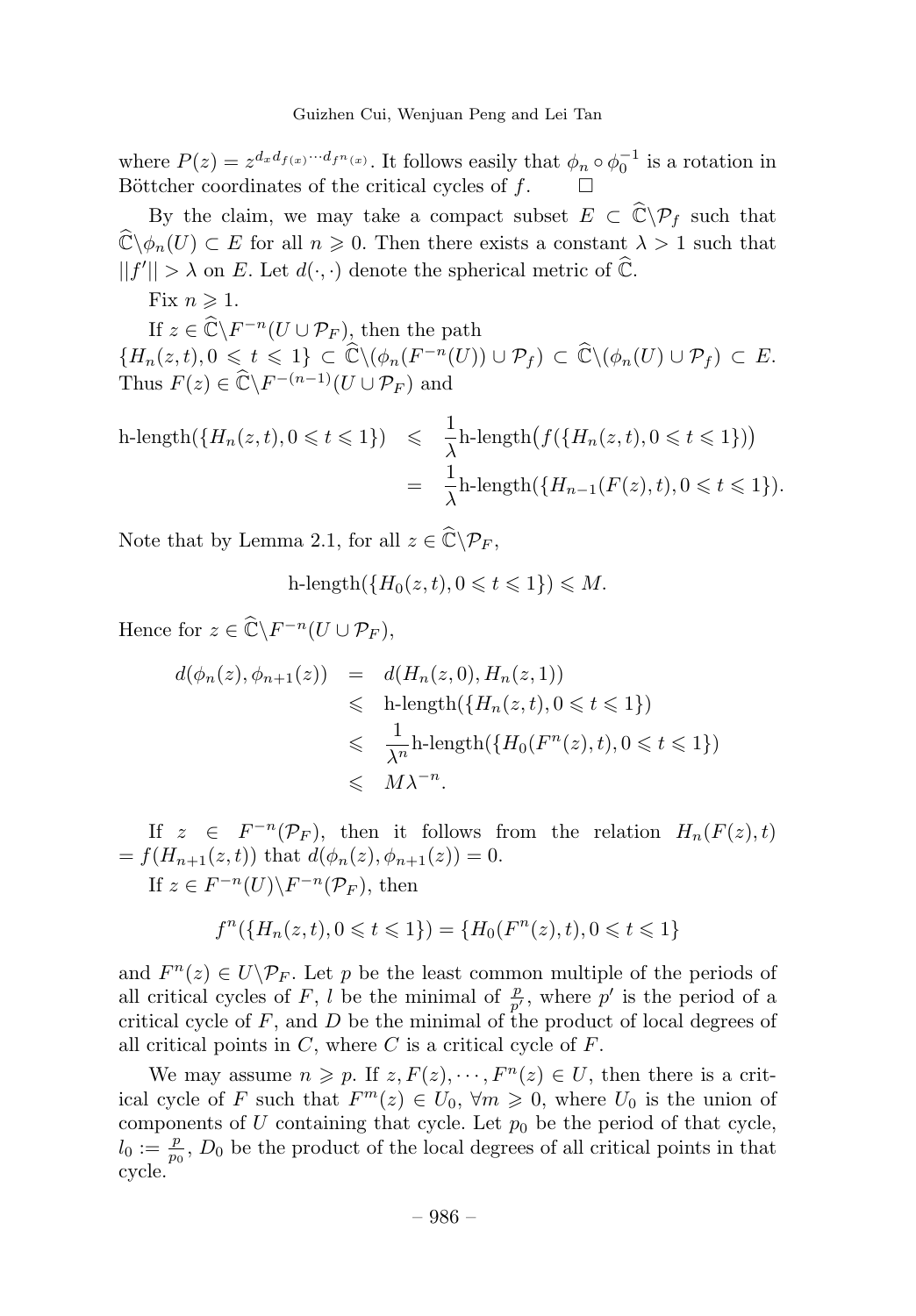First we consider the case that  $p_0 = 1$ , that is  $U_0$  contains a critical fixed point q and  $D_0 = \deg_a F$ . Since  $\phi_0 \circ F = f \circ \phi_0$  in a neighborhood of the critical cycles of F, the point  $\phi_0(q)$  is a critical fixed point of f and  $\deg_{\phi_0(q)} f = \deg_q F$ . Let B be the Böttcher map f at the point  $\phi_0(q)$  and we define  $w_{\phi_0(q)}(\lbrace H_m(\alpha, t), 0 \leq t \leq 1 \rbrace)$  as in Lemma 2.1 for all  $0 \leq m \leq n$ and  $\alpha \in U_0$ . Fix  $0 \leq m \leq n-1$ . Set  $\gamma_{m+1} := \{H_{m+1}(z,t), 0 \leq t \leq 1\}$  and  $\gamma_m := \{ H_m(F(z), t), 0 \leq t \leq 1 \}.$  Then

$$
w_{\phi_0(q)}(\gamma_{m+1}) = \frac{1}{2\pi i} \int_{\xi \in B(\gamma_{m+1})} \frac{d\xi}{\xi}
$$

and

$$
w_{\phi_0(q)}(\gamma_m) = \frac{1}{2\pi i} \int_{\eta \in B(\gamma_m)} \frac{d\eta}{\eta},
$$

where  $\eta = \xi^{D_0}$ . An easy calculation shows that

$$
w_{\phi_0(q)}(\gamma_m) = D_0 \cdot w_{\phi_0(q)}(\gamma_{m+1}).
$$

This implies that

 $h\text{-length}(\{H_n(z,t), 0 \leqslant t \leqslant 1\}) \leqslant h\text{-length}(\{H_0(F^n(z), t), 0 \leqslant t \leqslant 1\})D_0^{-n}.$ 

For the general case, the assumption  $n \geqslant p$  implies that there is an integer  $k \geqslant 1$  such that  $kl_0 p_0 \leqslant n \leqslant (k+1)l_0 p_0$ . Then

$$
\begin{aligned} \text{h-length}(\{H_n(z,t), 0 \leq t \leq 1\}) &\leq \text{h-length}(\{H_0(F^n(z), t), 0 \leq t \leq 1\}) D_0^{-(l_0 k)} \\ &\leq M D^{-(lk)}, \end{aligned}
$$

where M is the constant obtained as in Lemma 2.1. Note that as  $n \to \infty$ , k tends to infinity linearly with l, in particular the bound  $MD^{-(lk)}$  has a finite sum over  $n$ .

Now we suppose  $z \notin U, F(z) \notin U, \dots, F^{i-1}(z) \notin U, F^i(z) \in U, \dots, F^n(z)$  $\in U$  for some  $i \geqslant 1$ . Then similarly to the previous case, there is a critical cycle of F such that  $F^m(z) \in U_1$ ,  $\forall m \geq n$ , where  $U_1$  is the union of components of U containing that cycle. Let  $p_1$  be the period of that cycle,  $p = l_1p_1, D_1$  be the product of the local degrees of all critical points in that cycle.

If  $n - i < p = l_1p_1$ , then there is some integer  $0 \le j \le l_1 - 1$ , such that  $jp_1 \leqslant n - i \leqslant (j + 1)p_1$  and

h-length({ $H_{n-i}(F^i(z), t)$ , 0 ≤ t ≤ 1}) ≤ h-length({ $H_0(F^n(z), t)$ , 0 ≤ t ≤ 1}) $D_1^{-j}$  $\leqslant M$ .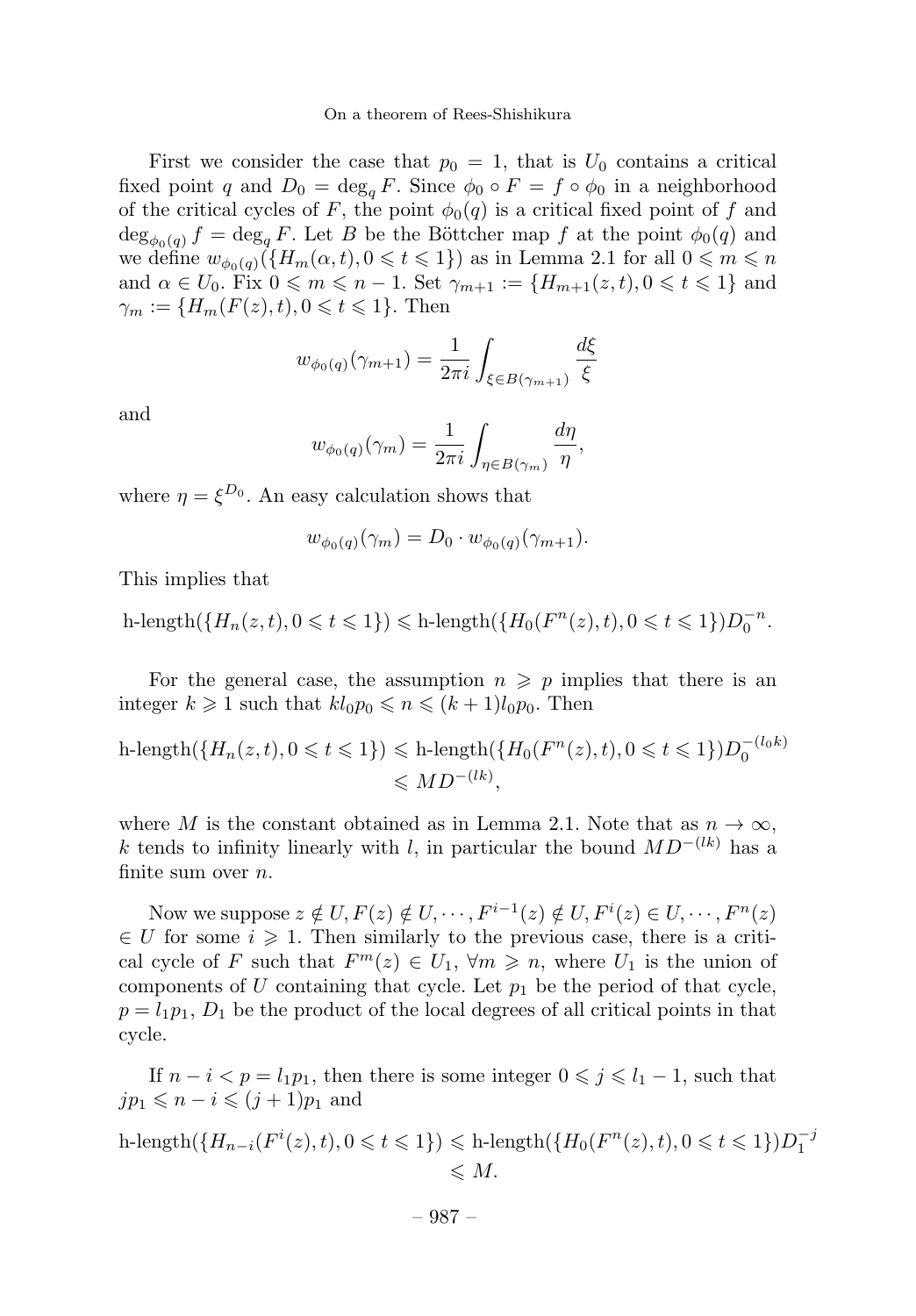Thus

$$
\begin{aligned} \text{h-length}(\{H_n(z,t), 0 \leqslant t \leqslant 1\}) &\leqslant \text{h-length}(\{H_{n-i}(F^i(z), t), 0 \leqslant t \leqslant 1\})\lambda^{-i} \\ &\leqslant \ M\lambda^{-i} .\end{aligned}
$$

Noticing that  $n - i < p$ , we have as  $n \to \infty$ , the bound  $M\lambda^{-i}$  has a finite sum over *n*.

Otherwise, there is some  $s \geqslant 1$  such that  $sp \leqslant n - i \leqslant (s + 1)p$ . Then

$$
h\text{-length}(\{H_{n-i}(F^i(z),t), 0 \leq t \leq 1\}) \leq MD_1^{-(l_1s)} \leq MD^{-(ls)}
$$

So

$$
\begin{aligned} \text{h-length}(\{H_n(z,t), 0 \leqslant t \leqslant 1\}) &\leqslant \text{h-length}(\{H_{n-i}(F^i(z), t), 0 \leqslant t \leqslant 1\})\lambda^{-i} \\ &\leqslant \ M\lambda^{-i}D^{-(ls)}. \end{aligned}
$$

As  $n \to \infty$ , either i or s tends to infinity.

Combining the conclusions of the above paragraphs together, we get the uniform convergence of  $\phi_n$  with respect to the spherical metric of  $\mathbb C$ . The continuity and surjectivity of h follow directly from the property that it is a uniform limit of a sequence of homeomorphisms.  $\square$ 

*Proof of Corollary 1.2.* — By Böttcher's theorem, we may modify the Thurston equivalence  $(\phi_0, \phi_1)$  such that  $\phi_0 \circ F = f \circ \phi_0$  in a neighborhood of the critical cycles of F. Now it follows by Theorem 1.1 of the critical cycles of F. Now it follows by Theorem 1.1.

## 3. Quotient maps

Let  $h: \mathbb{C} \to \mathbb{C}$  be a continuous onto map. We call it a quotient map if  $h^{-1}(y)$  is a full continuum for any point  $y \in \mathbb{C}$ , i.e.  $\mathbb{C} \backslash h^{-1}(y)$  is a simply connected domain.

LEMMA 3.1.  $-$  Let  $h : \mathbb{C} \to \mathbb{C}$  be a continuous onto map. Then the following conditions are equivalent.

(a) The map h is a quotient map.

(b)  $h^{-1}(E)$  is a continuum if  $E \subset \widehat{C}$  is a continuum.

(c)  $h^{-1}(E)$  is a full continuum if  $E \subset \widehat{C}$  is a full continuum.

(d) There exists a sequence of homeomorphisms  $h_n : \mathbb{C} \to \mathbb{C}$  such that  $\{h_n\}$ converges uniformly to h.

There is a similar statement in [8], see Lemma 2.3 and Theorem 2.12 in  $[8]$ . In the following, we will first prove  $(a)$ ,  $(b)$  and  $(c)$  are equivalent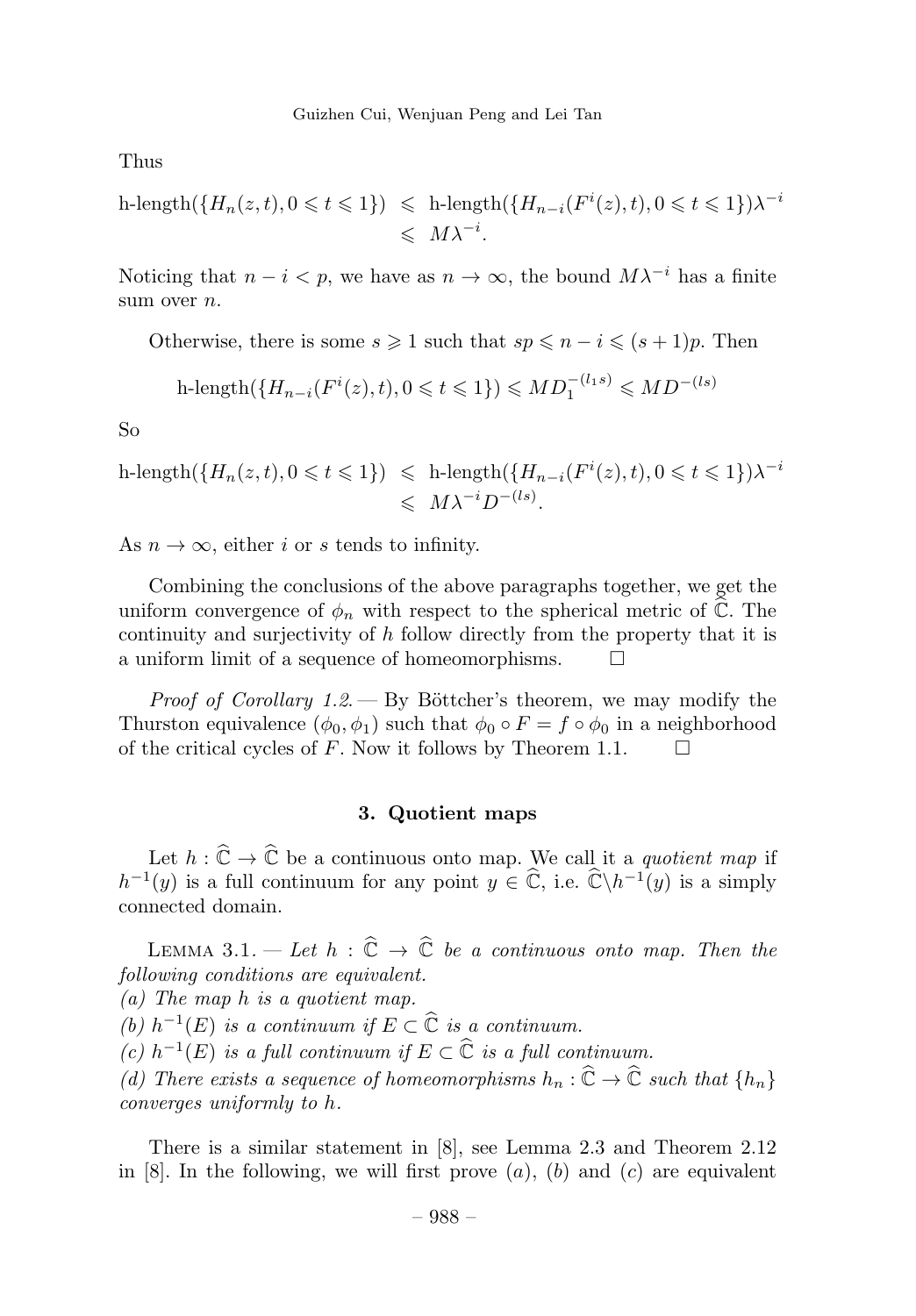and then prove  $(d) \Rightarrow (b)$ . For  $(a) \Rightarrow (d)$ , the reader may refer to [8] for its proof. In the proof of Theorem 1.1, we will not use  $(a)$ ,  $(b)$  or  $(c) \Rightarrow (d)$ , but  $(d) \Rightarrow (a)$ ,  $(b)$  and  $(c)$ .

*Proof of Lemma 3.1.* — (*a*)  $\Rightarrow$  (*b*). Let  $E \subset \mathbb{C}$  be a continuum. If  $h^{-1}(E)$ is not connected, then there are two disjoint open sets U and V in  $\mathbb C$  such that  $h^{-1}(E) \subset U \cup V$  and both  $K_1 = U \cap h^{-1}(E)$  and  $K_2 = V \cap h^{-1}(E)$ are not empty. Note that both  $K_1$  and  $K_2$  are closed since  $h^{-1}(E)$  is closed. Thus both  $h(K_1)$  and  $h(K_2)$  are closed. On the other hand,  $h(K_1)$  and  $h(K_2)$ are disjoint by (a). This contradicts the condition that  $E$  is connected.

 $(b) \Rightarrow (c)$ . We only need to show that  $h^{-1}(E)$  is full. Otherwise,  $\hat{\mathbb{C}} \backslash h^{-1}(E)$ is disconnected. Thus there are two distinct points  $x, y \in \widehat{C} \backslash h^{-1}(E)$  such that they are contained in different domains in  $\widehat{\mathbb{C}} \backslash h^{-1}(E)$ . Since  $h(x), h(y) \in \widehat{\mathbb{C}}$  $\mathbb{C}\backslash E$  and E is full, there exists an arc  $\alpha \subset \mathbb{C}\backslash E$  which connects  $h(x)$  with  $h(y)$ . Thus  $h^{-1}(\alpha) \subset \widehat{\mathbb{C}} \backslash h^{-1}(E)$  is a continuum which contains x with y. This is a contradiction.

 $(c) \Rightarrow (a)$ . This is obvious.

 $(d) \Rightarrow (b)$ . Suppose that there exists a sequence of homeomorphisms  $h_n : \mathbb{C} \to \mathbb{C}$  such that  $\{h_n\}$  converges uniformly to h. Then  $h : \mathbb{C} \to \mathbb{C}$  is a continuous onto map. Thus  $h^{-1}(E)$  is closed for any continuum  $E \subset \mathbb{C}$ . Now assume that  $h^{-1}(E)$  is not connected, i.e., there are two disjoint open sets  $U, V \subset \widehat{\mathbb{C}}$  such that  $h^{-1}(E) \subset U \cup V$  and both U and V intersect with  $h^{-1}(E)$ . Then  $K := h(\mathbb{C} \setminus (U \cup V))$  is a compact set disjoint from E. Let  $W \supset E$  be a connected domain such that  $\overline{W} \cap K = \emptyset$ . Since  $h_n$  converges uniformly to h, there exists some  $n > 0$  such that

$$
d(h, h_n) = \sup_{z \in \widehat{\mathbb{C}}} d(h(z), h_n(z)) < \min\{d(E, \partial W), d(\overline{W}, K)\},
$$

where  $d(·, ·)$  denotes the spherical distance. It follows that  $h_n(\mathbb{C}\setminus (U\cup V)) \cap$  $\overline{W} = \emptyset$ , hence  $h_n^{-1}(W) \subset U \cup V$ . It follows from  $d(h, h_n) < d(E, \partial W)$ that  $h_n(h^{-1}(E)) \subset W$ . Thus both U and V intersect with  $h_n^{-1}(W)$ . This contradicts the fact that  $h_n^{-1}(W)$  is connected. □ contradicts the fact that  $h_n^{-1}(W)$  is connected.

*Proof of Theorem 1.1.* – The sequence  $\{\phi_n\}$  converges uniformly to a continuous onto map  $h$  by Lemma 2.1 and Lemma 2.2. Point  $(1)$  follows easily from the fact that  $f \circ \phi_{n+1} = \phi_n \circ F$  and h is a uniform limit of  $\phi_n$ . Point (4) follows from Lemma 3.1. Now we want to show the remaining points.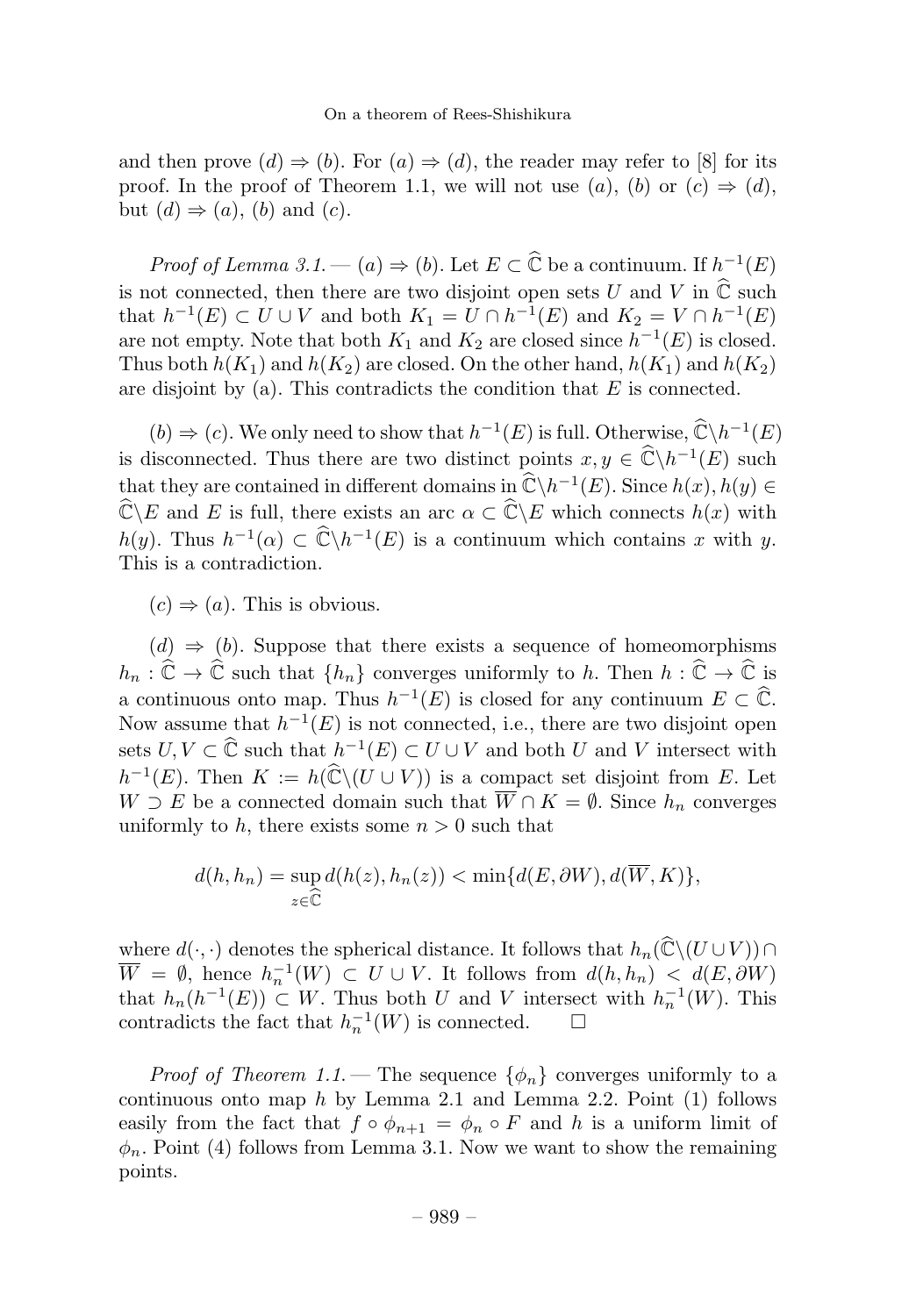(2) It follows directly from Lemma 3.1 that for any  $w \in \mathbb{C}$ ,  $h^{-1}(w)$  is a full continuum. Since  $\phi_0 \circ F = f \circ \phi_0$  near the critical cycles of  $F$ ,  $\phi_n \circ \phi_0^{-1}$ is a rotation in the Böttcher coordinates of the the critical cycles of  $f$ . It follows that there is a neighbourhood  $U$  of critical cycles of  $f$  such that  $h^{-1}(q)$  is a single point for any  $q \in U$ . For any  $w \in \mathcal{F}_f$ , there is an integer  $n \geq 1$  such that  $f^{n}(w) \in U$ . Since  $h^{-1} \circ f^{n}(w) = F^{n} \circ h^{-1}(w)$ ,  $h^{-1}(f^{n}(w))$ is a single point and  $h^{-1}(w)$  is connected, we get that  $h^{-1}(w)$  is a single point.

(3) Clearly  $h(F(h^{-1}(x))) = f(h(h^{-1}(x))) = f(x) = y$ . So  $F(h^{-1}(x))$  ⊂  $h^{-1}(y)$ . By Point (2),  $h^{-1}(x)$  is connected. Let L be the connected component of  $F^{-1}(h^{-1}(y))$  containing  $h^{-1}(x)$ . Then  $h(L)$  is connected and  $f(h(L)) = h(F(L)) \subset h(h^{-1}(y)) = y$ . So  $h(L) \subset f^{-1}(y)$ . Notice that  $x \in h(h^{-1}(x) \cap L) \subset h(L)$ , that  $f^{-1}(y)$  is a finite set, and that  $h(L)$  is connected. We have therefore  $h(L) = \{x\}$  and  $L \subset h^{-1}(x)$ . Consequently  $h^{-1}(x) = L$ . Notice that  $F : \mathbb{C} \to \mathbb{C}$  is a branched covering. It follows easily from a property of a branched covering that  $F(h^{-1}(x)) = h^{-1}(y)$  (see a proof in  $[1]$   $\S5.4$ ).

Suppose  $f^{-1}(y)$  has m preimages denoted by  $x_1 := x, x_2, \dots, x_m$ . By the previous paragraph, we know that each  $h^{-1}(x_i)$  is a connected component of  $F^{-1}(h^{-1}(y))$  for  $1 \leqslant i \leqslant m$ . We claim that they are all the connected components of  $F^{-1}(h^{-1}(y))$ . In fact, let E be a connected component of  $F^{-1}(h^{-1}(y))$ . Since  $f(h(E)) = h(F(E)) = h(h^{-1}(y)) = y$ , we have  $h(E) =$  $x_j$  for some  $1 \leqslant j \leqslant m$ . Noticing that  $E \subset h^{-1}(h(E)) = h^{-1}(x_j)$  and both E and  $h^{-1}(x_i)$  are connected components of  $F^{-1}(h^{-1}(y))$ , we get  $E = h^{-1}(x_i)$ .

Since  $\deg_q F = \deg_{\phi_1(q)} f$  for any critical point q of F and  $h = \phi_n$  on  $\mathcal{P}_F$ for all  $n \geq 0$ , we can conclude that for any critical point c of f,  $h^{-1}(c)$  contains a critical point of F with local degree deg<sub>c</sub> f. Denote by deg  $F|_{h^{-1}(x_i)}$ the degree of the map  $F : h^{-1}(x_i) \to h^{-1}(y)$ . It follows that for each  $1 \leq i \leq m$ ,  $\deg F|_{h^{-1}(x_i)} \geq \deg_{x_i} f$ . But  $\sum_{i=1}^m \deg F|_{h^{-1}(x_i)} = \sum_{i=1}^m \deg_{x_i} f = d$ , where d is the degree of F and f on  $\mathbb{C}$ . Thus  $\deg F|_{h^{-1}(x_i)} = \deg_{x_i} f$ .

(5) From  $f \circ h(F^{-1}(E)) = h \circ F(F^{-1}(E)) = h(E)$ , we have  $h(F^{-1}(E)) \subset$  $f^{-1}(h(E))$ . Conversely, for any point  $w \in f^{-1}(h(E))$ ,  $f(w) \in h(E)$ . So there is a point  $z_0 \in E$  such that  $f(w) = h(z_0)$ . In Point (3), we have shown that  $F(h^{-1}(w)) = h^{-1}(f(w))$ . Noticing that  $z_0 \in h^{-1}(f(w))$ , there is a point  $z_1 \in$  $h^{-1}(w)$  such that  $F(z_1) = z_0$ . So  $w = h(z_1) \in h(F^{-1}(z_0)) \subset h(F^{-1}(E)).$ Therefore,  $f^{-1}(h(E)) \subset h(F^{-1}(E)).$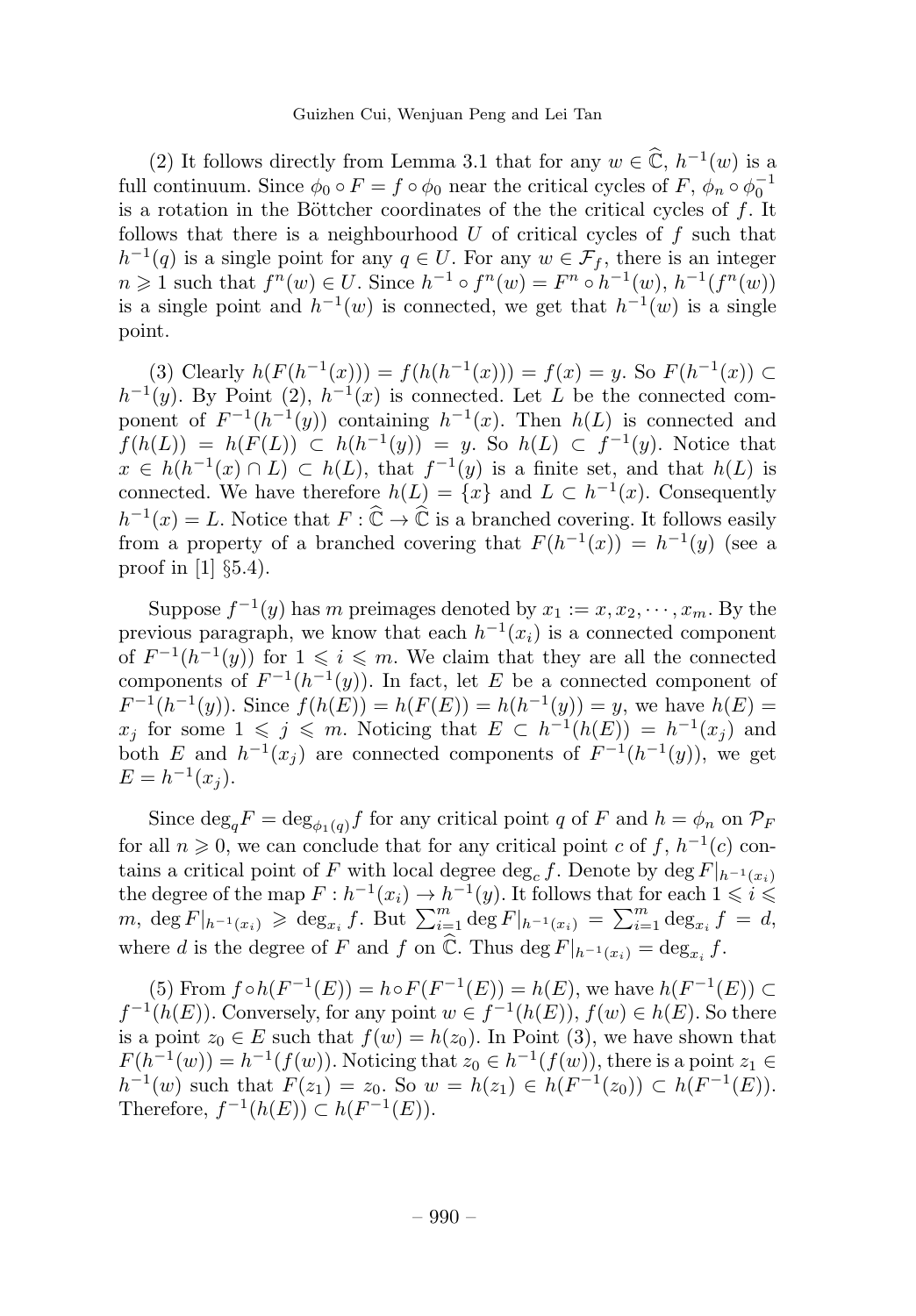(6)  $F^{-1}(\hat{E}) = F^{-1}(h^{-1}(h(E))) = h^{-1}(f^{-1}(h(E)))$ . From Point (5), we obtain  $F^{-1}(\widehat{E}) = h^{-1}(h(F^{-1}(E))) = F^{-1}(E).$ 

 $\Box$ 

# 4. An application

In [3] a new type of surgery on polynomials, called 'foldings', is constructed. One can compare it with matings as follows: Set

- $\overline{W} = \mathbb{C} \cup \{ \infty \cdot e^{2i\pi\theta}, \theta \in \mathbb{R} \}, \quad \overline{W'} = \mathbb{C'} \cup \{ (\infty \cdot e^{2i\pi\theta})', \theta \in \mathbb{R} \},\$
- $A = [-1, 1] \times S^1$ , •  $S = W \sqcup A \sqcup W'/ \sim,$ with  $\infty \cdot e^{2\pi i \theta} \sim (-1, e^{2\pi i \theta})$  and  $(+1, e^{2\pi i \theta}) \sim (\infty \cdot e^{-2\pi i \theta})'$ ,  $\bullet \ \pi = id \cdot \overline{W'} \rightarrow \overline{W}$

Let  $f, g$  be monic postcritically finite polynomials of degree d. The mating  $M$  and a folding  $F$  are defined by :



More precisely  $M|_W = f$ ,  $M|_{W'} = g$  and  $M: A \to A$  is a degree d covering matching the boundary values. This  $M$  is automatically postcritically finite and its Thurston equivalence class is uniquely determined (if one does not introduce twist in A). On the other hand,  $F|_W = f$ ,  $F|_{W'} = f \circ \pi$  and  $F: A \mapsto A \cup \overline{W'}$  is a branched covering matching the boundary values. In order for F to be postcritically finite, we also require that  $F^2(\Omega_F \cap A)$  to be contained in the set of preperiodic points of  $f$ . The Thurston equivalence class of  $F$  depends on the choices of  $F$  on  $A$ .

The multicurve consisting of the single Jordan curve  $\gamma = \partial W$  behaves quite differently under the mating M and the folding F : the set  $M^{-1}(\gamma)$  is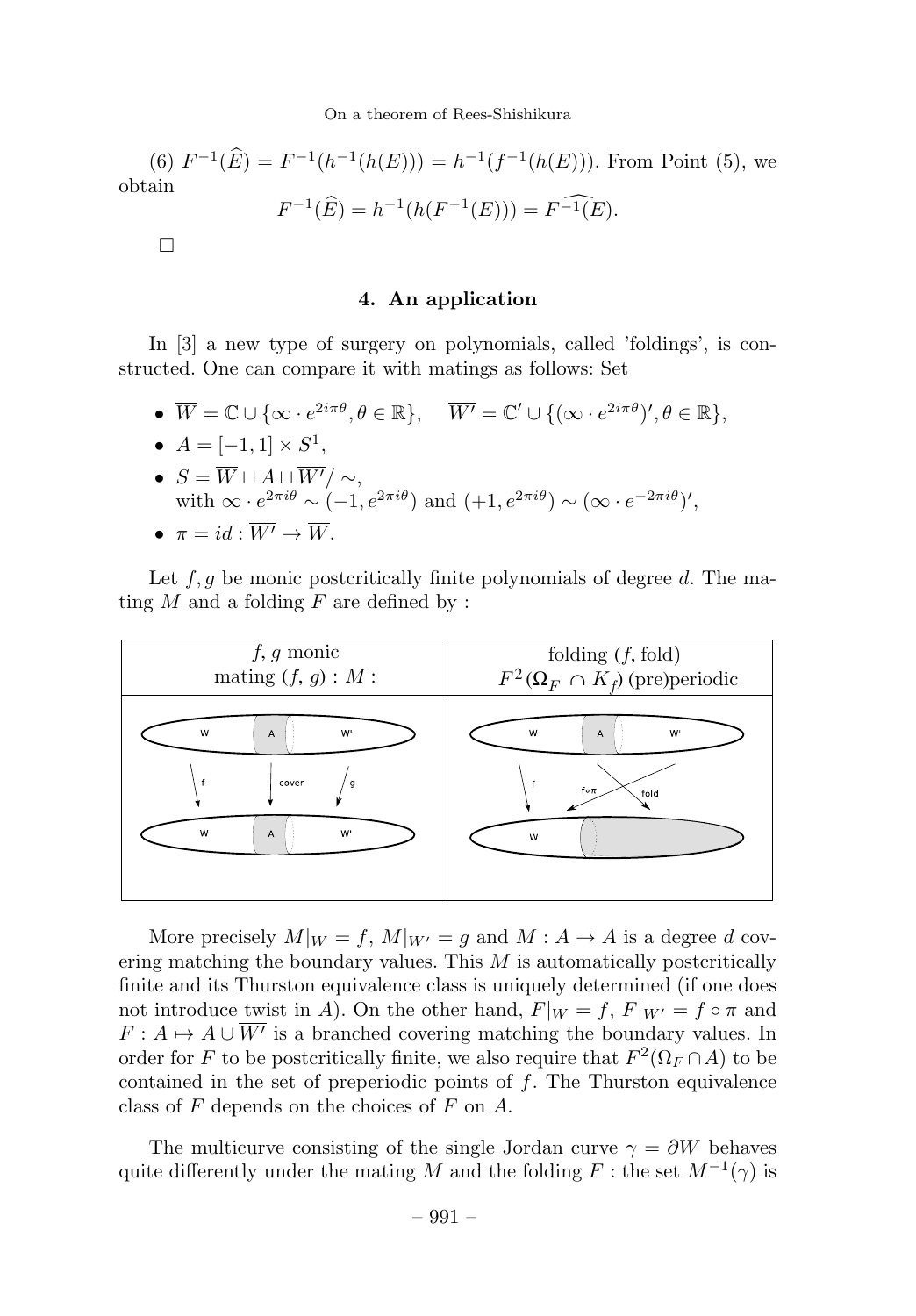again a single Jordan curve, and is homotopic to  $\gamma$  rel  $\mathcal{P}_M$ , whereas  $F^{-1}(\gamma)$ has two connected components, and each of them are homotopic rel  $\mathcal{P}_F$  to  $\gamma$ .

Just as in the mating case, we have shown in [3] cases of foldings that are Thurston equivalent to a rational map and cases of foldings that are not.

Assume that a folding  $F$  is Thurston equivalent to a rational map  $R$ . Then there is a pair of homeomorphisms  $(h_0, h_1)$  making the following diagram commutative:

$$
\begin{array}{ccc}\nS & \xrightarrow{h_1} & \widehat{\mathbb{C}} \\
F \downarrow & & \downarrow R \\
S & \xrightarrow{ \approx} & \widehat{\mathbb{C}} \\
& & h_0\n\end{array}
$$

We may then apply Rees-Shishikura's theorem, in the form of Theorem 1.1 and Corollary 1.2, to promote this diagram into a semi-conjugacy diagram



Note that if  $F$  were a mating of polynomials, then  $h$  would reduce the annular space between  $K_f$  and  $K_g$  to a space with empty interior. The folding case is quite the opposite. We have actually proved, using Theorem 1.1 (see [3] for details) :

PROPOSITION 4.1. — In the above setting, the set  $h(A)$  contains a nonempty annulus A s.t.

- A separates  $h(W)$  and  $h(W')$ ,
- A contains two essential annuli  $A_1, A_2$  satisfying that  $R : A_1 \rightarrow A$ and  $R: A_2 \to \mathcal{A}$  are coverings, and  $\partial \mathcal{A} \subset \partial (A_1 \cup A_2)$ .

An interesting consequence is that the folding rational map R has a polynomial renormalization. Moreover it has wandering continua in its Julia set (as in  $[9]$ ). Such a phenomenon does not exist for polynomials  $(2, 6, 13]$ ).

Acknowledgements. — This work was supported by the NSF of China under grants No. 10831004, No. 11125106, No. 11101402 and No. 11231009, by the PSSF of China under grant No. 201003020 and by SRF for ROCS, SEM. The authors would like to thank the referee for carefully reading the paper and providing valuable suggestions.